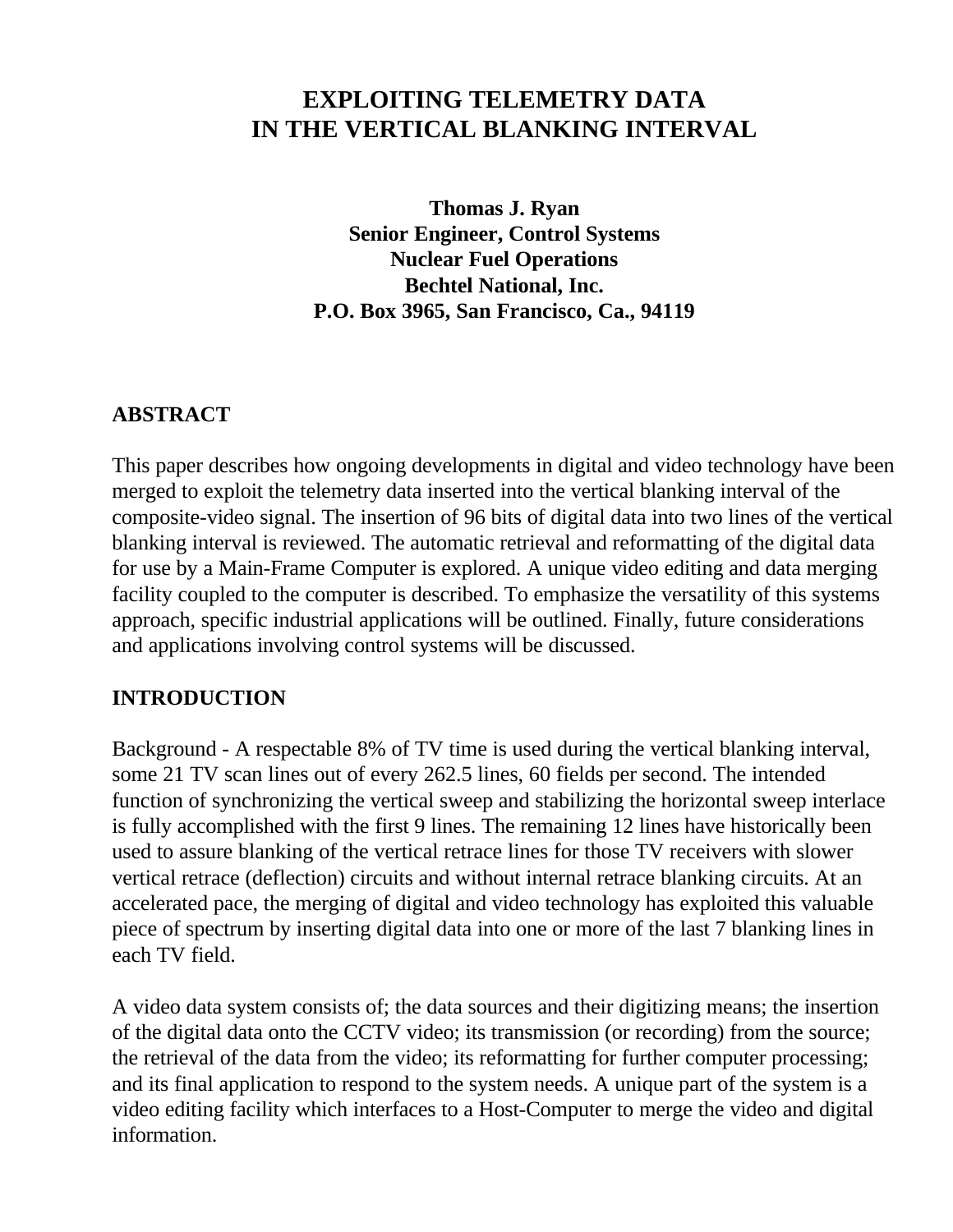# **VERTICAL INTERVAL DATA INSERTION**

Commercial Standards - One of the first commercial applications of vertical interval data insertion was the 48 bit Source Identification (SID) signal applied to line 20. This application was soon followed by the use of a Vertical Interval Reference (VIR) signal using precise analog standard TV chrominance and luminance signals. Commercial TV networks have provided a captioning service with 32 bits on line 21 which, when decoded, can produce visual text for the hearing-impaired. These FCC Broadcast Standard allocations are specifically related to the video program material, augment it in one way or another, and all represent a slow-speed data transmission.

Although not a subject of this paper, a natural extension of the data insertion technique is applied to Teletext, a high-speed data transmission system where up to 288 digital bits of data are inserted into one or more vertical blanking lines. The higher bit error rate and complexity of high-speed encoder/decoder logic are traded-off for a much higher data throughput rate for these applications.

Example Application - An example can be drawn from a slow-speed data transmission system where telemetering data at 5760 bits per second was needed. TV lines 17 and 18 were selected for digital data insertion. The source of data to be telemetered can be asynchronous dynamic serial, parallel, or a combination of each. The data is first formatted into two 56 bit words, each having 48 bits of data and eight data sync pulses (4 "zeros" plus 4 "ones") to aid retrieval.

Figure 1 illustrates the Timing Format Waveform for the example system. This format was chosen to minimize problems in the retrieval of the digital data. The first 56 bit word is used to serially pulse-amplitude modulate the composite-video signal with a 0.9 usec pulse period after recognition of the 17th TV sync pulse. These 56 pulses fit into the blank line interval between the 17th and 18th sync pulse. The second word is inserted into line 18 in the same manner. Every bit modulates the video signal between the black reference level and the white reference level. Bit intelligence (zero or one) is carried by pulse-width modulation, where the 0.9 usec period will have a half-power width between the leading and trailing edge of 0.3 usec for a logic "zero" and 0.6 usec width for a logic "one". During the 1/60 second period following insertion of data, any or all of the data bits can be changed by the source. This system provides a 5760 bit per second maximum throughput rate.

Figure 2 shows two TV monitor views of the digital data appearing on lines 17 and 18. To make the vertical-blanking interval visable for these pictures adjustments were made to the vertical sweep circuit. The second view expanded the vertical sweep to separate the two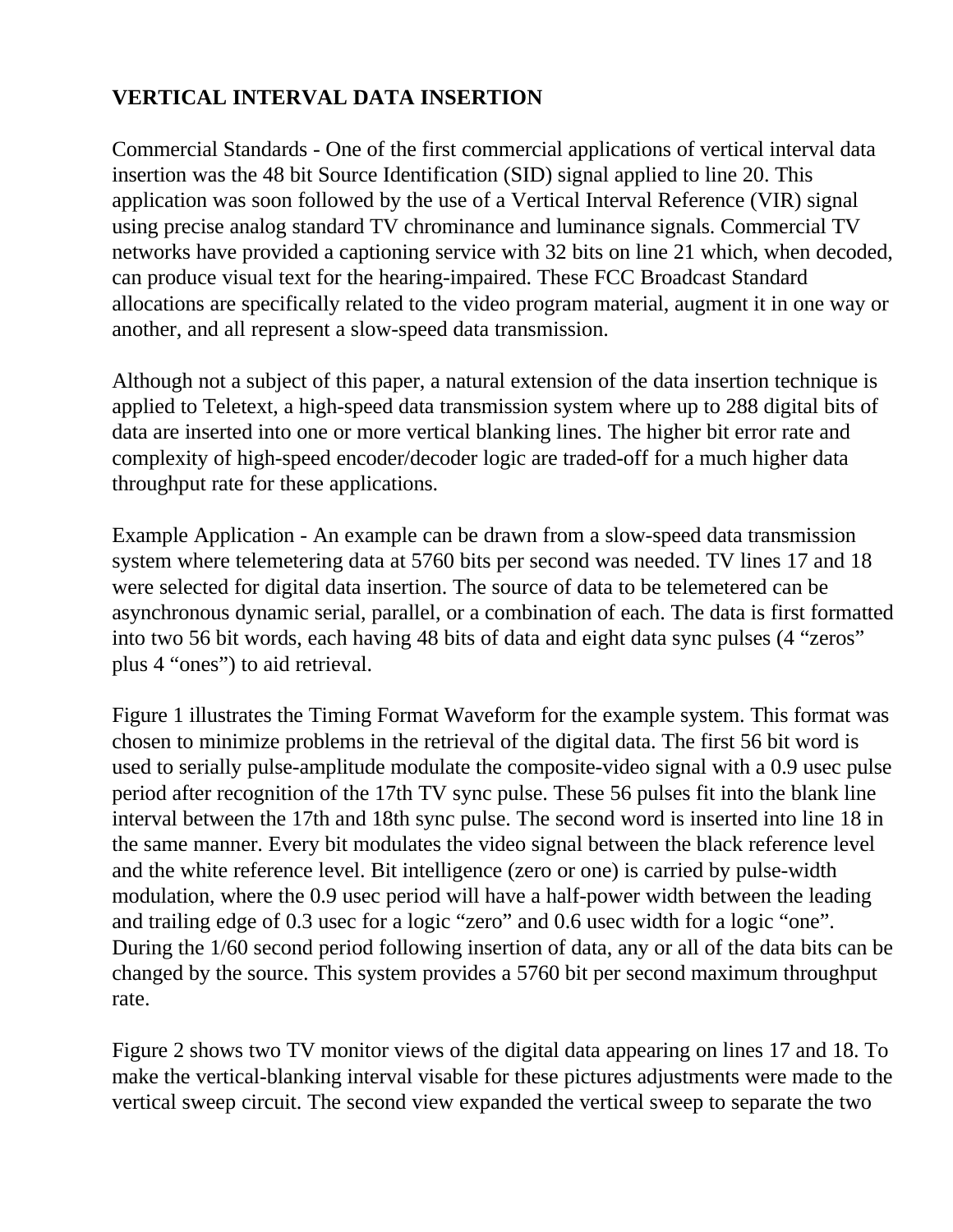lines. Note how the effect of double interlace separates line 17 field 1 and field 2 (also for line 18) during the 1/30 second full frame shown.

### **VERTICAL INTERVAL DATA RETRIEVAL**

Functional Description - In order to exploit the digital telemetry data inserted into one or more vertical blanking lines, it must be retrieved and reformatted. The retrieval can be accomplished in either real-time or during tape recording replay. The three major functional blocks for the retrieval, reformatting and interfacing the digital data to a Host-Computer are illustrated in Figure 3. The input consists of RS-170 composite-video that has been annotated with digital data on line 17 and 18 as described in the previous section. The first functional block consists of a sync separator circuit that recognizes and locks onto the 17th horizontal sync pulse (in the vertical blanking interval). The digital pulses residing between the 17th and 18th sync pulse are first applied to a pulse-width-to-digital decoder (as well as those from line 18). The pulse-width modulation technique assures that the pulses can be used as their own clocks for decoding. If the pulse-width is about 0.3 usec it is outputted as a logic "zero" with much narrower pulses being rejected as noise. If the pulse-width is about 0.6 usec it is outputted as a logic "one", with wider pulses being rejected. The resultant burst of 56 bits of digital data (for each line) is latched into a serialin, parallel-out register shown in the second block. The first 8 bits are next examined for the data sync code of four "ones" followed by four "zeros". If the sync is found valid for each line of each field the data can be accessed by the third block. Depending on the system error rate needs, parity and error checking/correcting codes and techniques can be applied at this point. About 1/60 second remains to transfer the data prior to receipt of the next burst of data.

Functions which are auxiliary to data retrieval, such as local bit status indicators and flags would be used to meet specific applicatons. Considering the power of the Host-Computer to massage data and store numbers it appears judicious to dump the data directly into the computer so that software routines can provide the desired final output effects. Implementation of the data retrieval functions have been accomplished using a microprocessor. This enables the unit to make smart decisions on how to accept inputs and format outputs to make optimum use of the Host-Computer. Parity checking and code recognition are the minimum capability expected. Depending upon the required I/O throughput requirements, redundancy checking can be used both to reduce error rate and moderate input traffic to the Host-Computer.

# **COMPUTER PROTOCOL**

The Communications Handshake - Amongst the various computer I/O ports the most convenient to use is the terminal port with signal characteristics that are EIA RS232C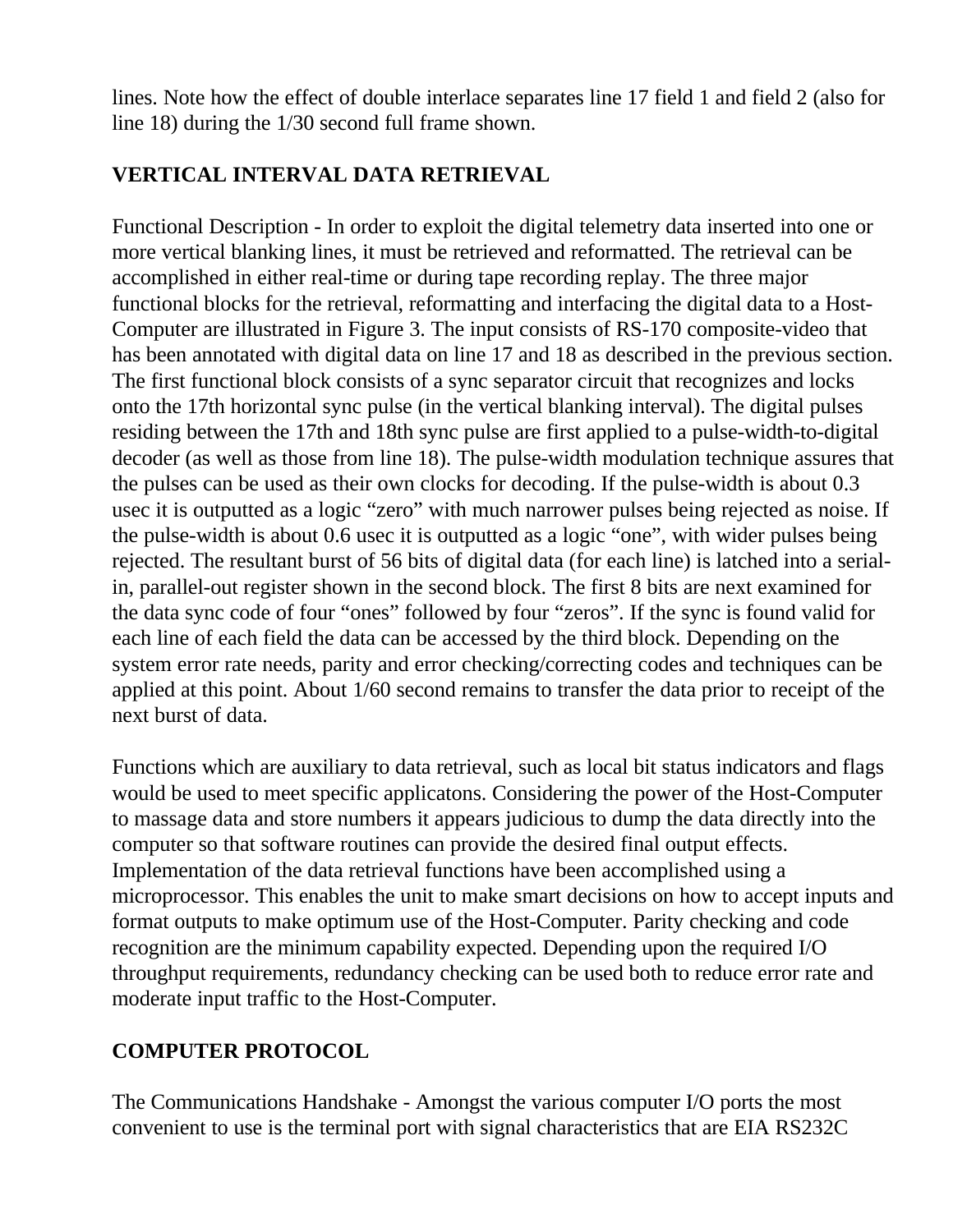comparable. In this application the digital retrieval unit output emulates a terminal I/O with a 2400 baud output using even parity. The computer must supply control lines for "Data Request" so that the current 96 bits of retrieved data can be frozen in the output register until the data transfer is complete. The entire 96 bit message extracted from line 17 and 18 is formatted into only 34 ASCII characters (using 8 bit serial format) which include a source character selected by the operator and a carriage return character at the end of each message.

Figure 4 illustrates a portion of an example communications handshake protocol which makes use of a data code conversion to 7 bit Hexidecimal with 1 parity bit. This simple program is not the most efficient in that only the numerical ASCII code was used for ease of terminal monitor presentation. A more efficient code would just transfer 7 bits at a time using most ASCII characters, reducing the message length from 34 down to 16 characters. This would require the Host-Computers applications program to reformat the data for use.

The Applications Program - Since the digital data flowing to the computer from the CCTV system is in packets, formatted by the communications program, it is up to the applications programmer to design a program that will reformat the data into a useful output. Almost all applications will wish to store the data in defined bins or tables. The 96 bits of data may be from many different sources, as infered in Figure 4, IRIG-B time, serial data, and parallel data sources will need to be separated, massaged, and analyzed by the applications program to produce a useful output. One area of interest is the ability to compare the input data to an assigned limit and output a warning or flag if it is exceeded. The applications programs are responsive to the systems need.

# **VIDEO EDITING & DATA MERGE FACILITY**

Description - Just as the CCTV cameras and data sources for telemetering represent the system input, the system output is the video editing and data merge facility. It represents the man-machine interface (or machine-machine interface for some functions) where output reports, monitoring, and control actions are produced. The facility is used by the analysts and operators based on an operations plan and applications program designed for the particular job. The example facility consists of a pair of consoles, configured as shown in Figure 5, containing typically the following subsystem units:

Editing Console

- One 14" and four 9" TV monitors
- Vertical Interval Data Retrieval Unit & Computer Interface
- Vertical Interval Switcher and Audio/Video Patch units
- Videomedia Z6M computerized editing system
- CRT computer terminal and auxiliary units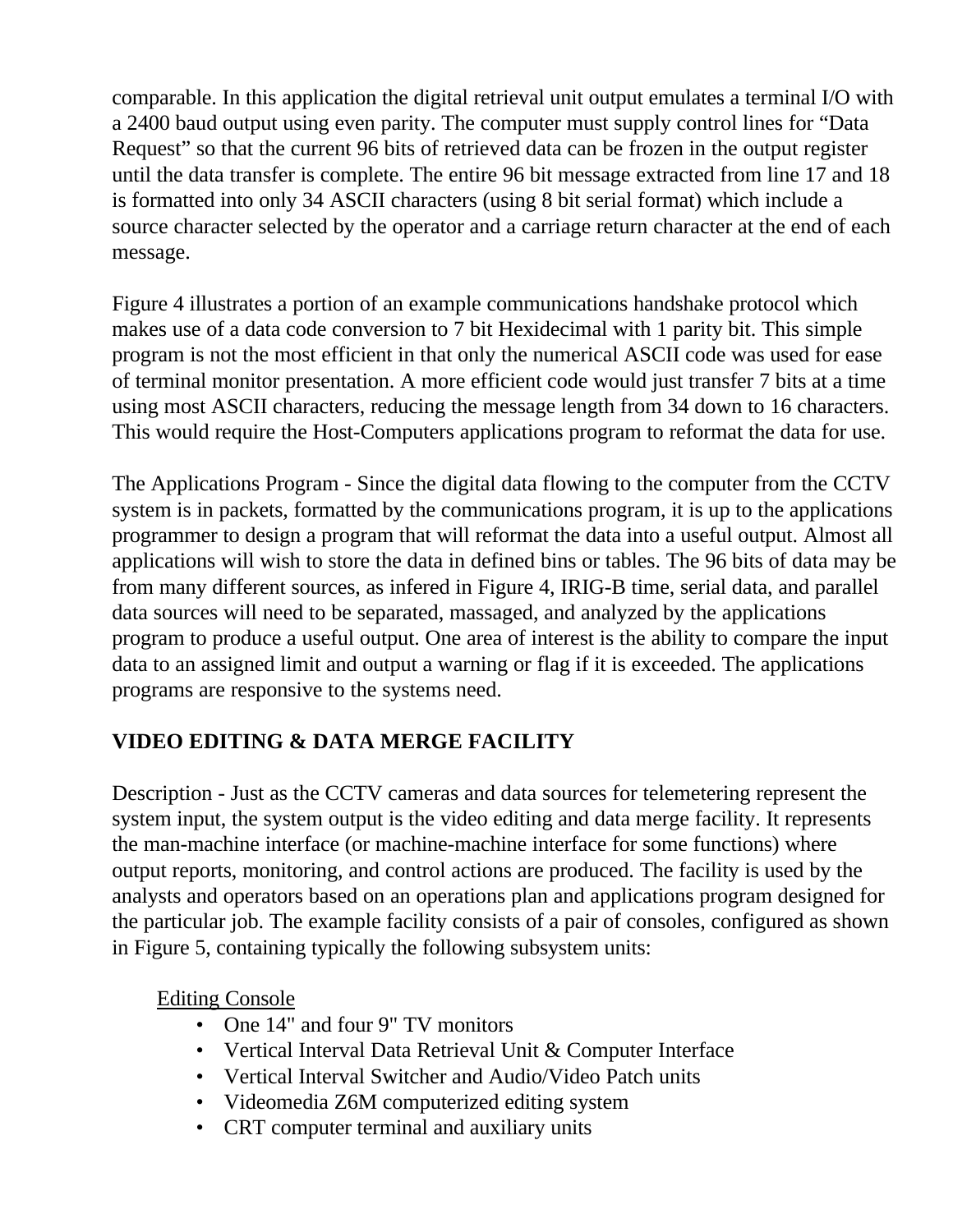### Dubbing Console (in background)

- Three Sony editing U-Matic tape players and one recorder
- Remote monitor

A simplified block diagram of the facility is shown in Figure 6. Of special interest here is the use of the Z6M editing system which allows either the operator or the Host-Computer to control the activity of the four tape machines. It provides for random access to any video frame for any of the three tape players as well as bidirectional control of the tape in the editing mode. Based on the use of a Z80 microprocessor it will store up to 99 edit events. The timing means (micro-loc) encodes the frame locations by altering control track pulses without occupying any audio channel with SMPTE time code. The system includes the editing keyboard and microprocessor editing controller (with I/O interfaces to the four tape machines). An 8-bit parallel ASCII multiplexer between the keyboard and controller permits automatic functions to be controlled by either the operator or the retrieved digital data. In this case, the retrieved data may represent specific points of time or a measured function that would elicit an operator edit action, but can be accomplished faster automatically.

The monitors, switchers and patch units are standard but some of the auxiliaries are worth mentioning. The video effects generator can supply split-screen and inserts for some applications needing them. The character display generator module, under computer control can annotate the video raster with alpha-numeric characters as a means of converting the retrieved digital data and merging it into the video pictorial scene. Time and date numerics, event flags and warnings, can all be applied to the picture. Addition of an electronic reticule or other computer generated graphic symbols enhance the utility of the system.

# **INDUSTRIAL (& MILITARY) APPLICATIONS**

In some industrial applications such as nuclear fuel operations it is mandatory that handling, measuring, and control functions be performed remotely. Where periscopes and shielding glass windows have been used for viewing, CCTV is finding more applications for remote control in high radiation environments. A CCTV system represents a wideband data highway over which digital data can also travel. Since the facility must be responsive to the system needs, the raw digital data can represent such varied functions as time, temperature, pressure, position, volume, flow, radiation level, or anything measurable. The retrieved data, when computer processed, can represent such varied things as inputs to process control systems, feedback for data logging and recording, or even camera control functions such as pan and tilt positions.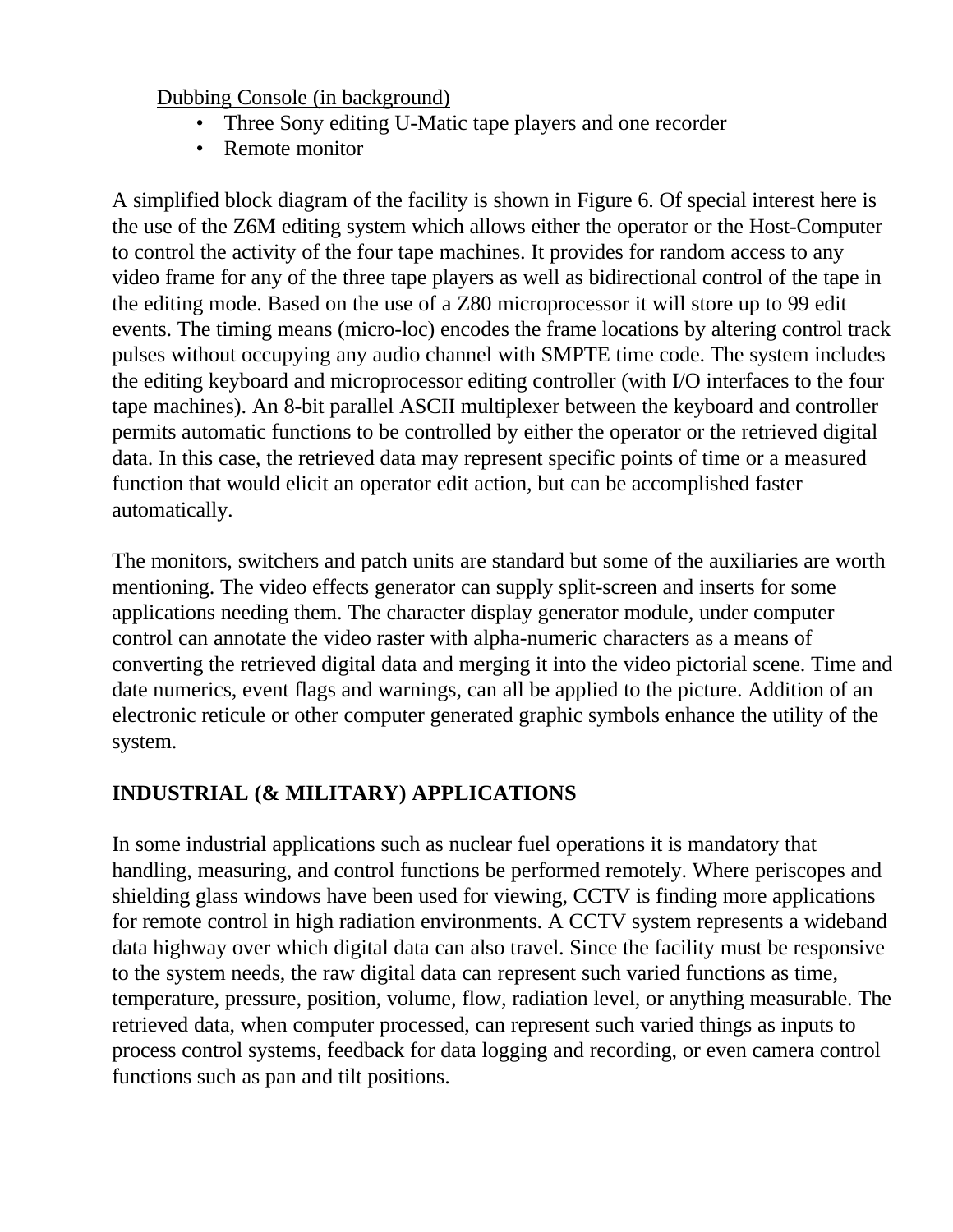An example military application is the CCTV facility at the U.S. Army Combat Developments Experimentation Command at Fort Hunter Liggett, Ca. There, instrumented combat troops, tactical vehicles, armor and aircraft are engaged in the field in simulated battle scenarios which are designed to provide a realistic environment for the evaluation of forces, tactics, and weapons in simulated combat. The CCTV system collects a varied range of digital data which includes the IRIG-B time, the weapon trigger pulls and hits (coded laser firings and detections) and player line-of-sight intervisibility data. The retrieved digital data is both stored in the computer complex and also serves as an input to the video editing and data merge facility.

### **FUTURE CONSIDERATIONS AND APPLICATIONS**

A natural extension of the subject system techniques will be to couple them to automated overhead cranes and electromechanical manipulators. Remote handling is inseparable from remote viewing and is either limited or enhanced by the facility of the viewing. The manipulators and associated articulated CCTV systems will generate many position and control signals which can occupy bits in the vertical interval. A future application enhancement of this system is a marriage of the "bar-code" and scanner decoder to yield automatic item recognition. Televising an item's bar-code will generate a psuedo-digital signal on one or more active TV line(s). If selected for decoding using the grocery checkout scanner technique the signal can be recognized, compared in a look-up table and have the item identification entered into the data base.

# **CONCLUSION**

Close attention to the needs and requirements of a process or system can permit the CCTV systems engineer to be an applied technologist with the merging of the best in digital and video techniques to augment the electromechanical equipment to be controlled.

### **ACKNOWLEDGEMENT**

The author wishes to acknowledge the support provided by the Instrumentation Command of USACDEC without which this system would not have been developed.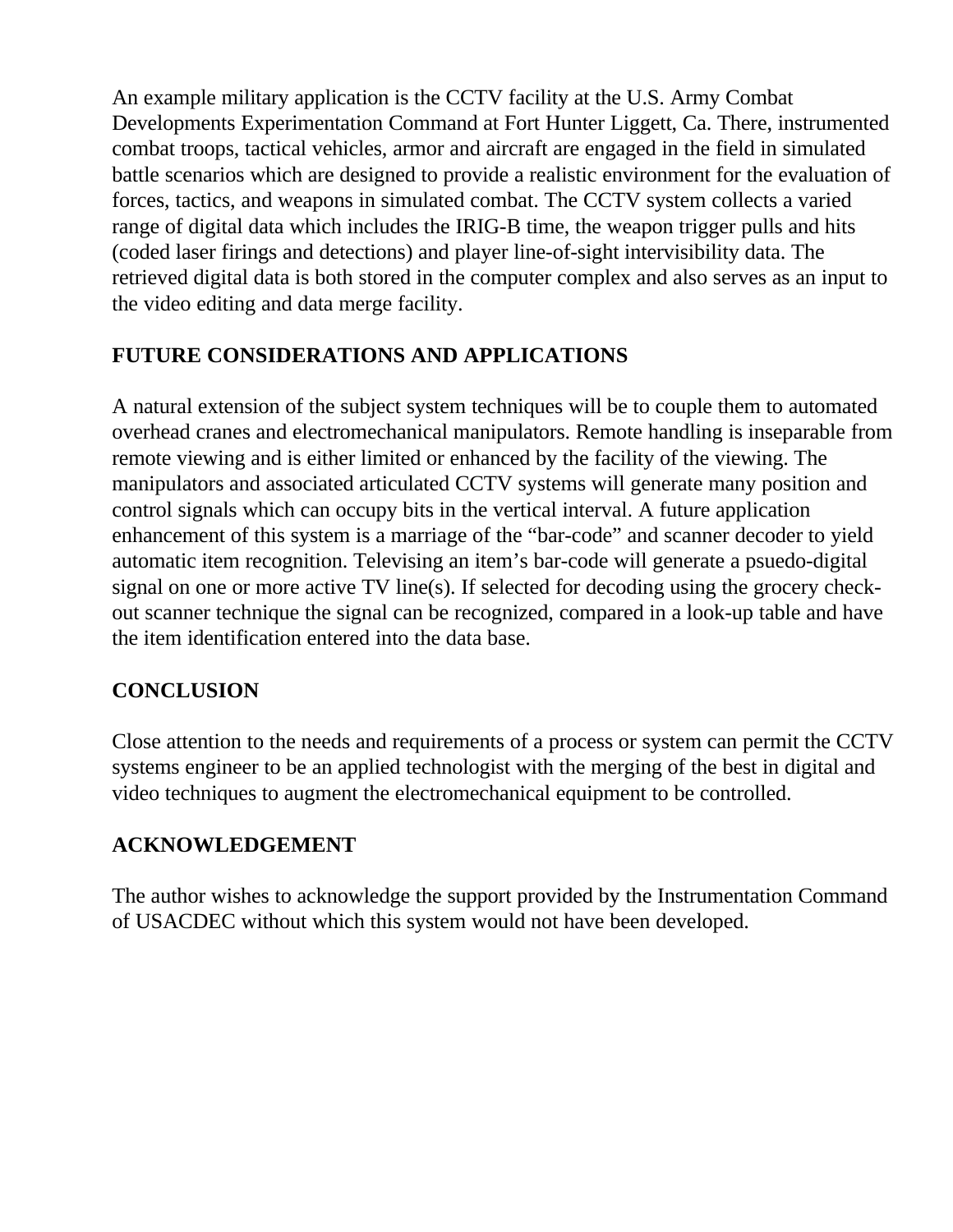

**FIGURE 1 TIMING FORMAT WAVEFORM**



### **FIGURE 2 MONITOR VIEWS OF DIGITAL DATA IN VERTICAL BLANKING INTERVAL**



**FIGURE 3. DATA RETRIEVAL & REFORMATTER BLOCK DIAGRAM**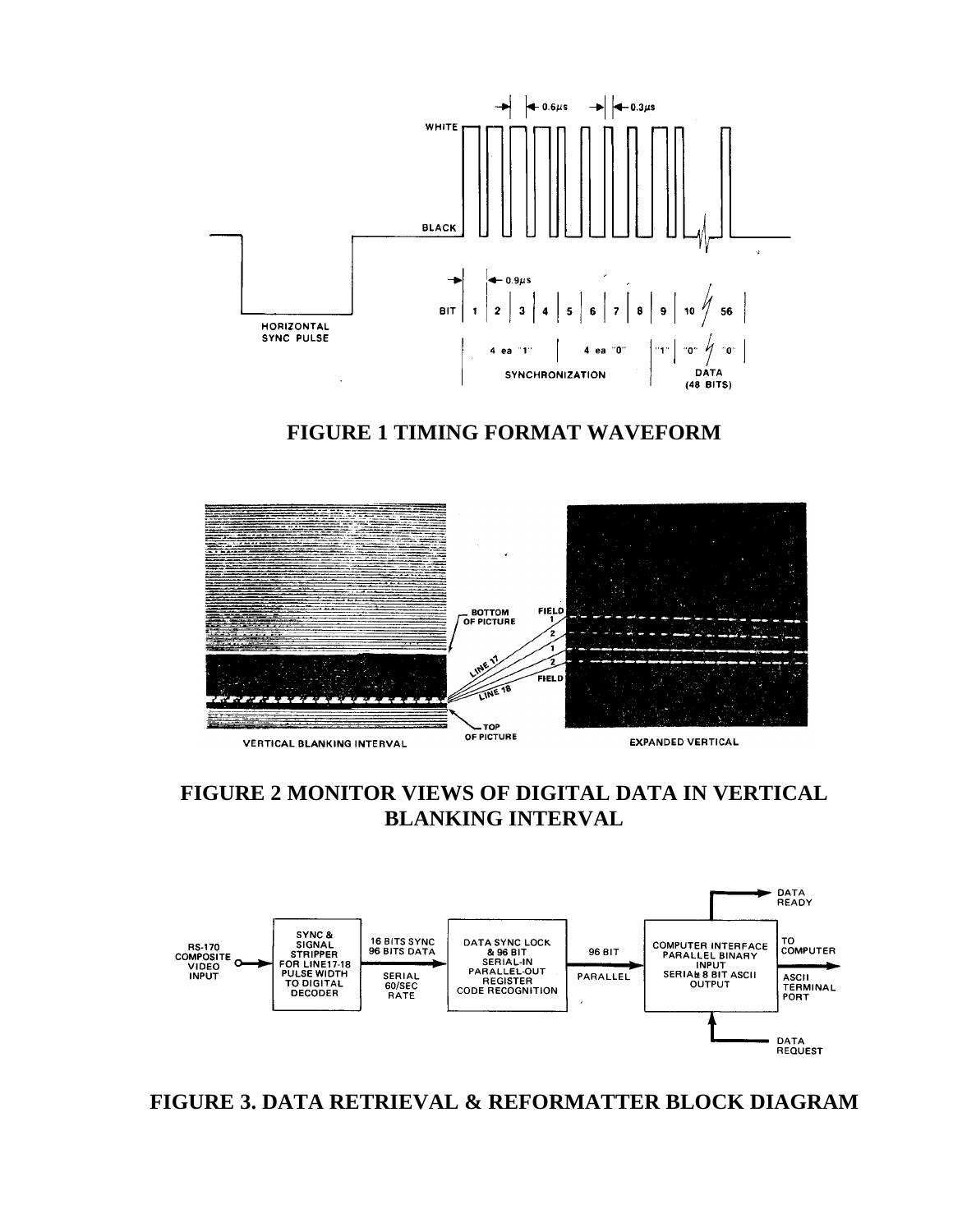# NOTE: 96 BITS OF PARALLEL DATA SHIFTED TO "PARALLEL BINARY INPUT/SERIAL ASCII<br>OUTPUT" MEANS AND FREEZE UNTIL OUTPUT MESSAGE COMPLETE.

| <b>ASCH CHARACTER</b>    | HEX (7 BITS)            | SUBJECT/NOTES                                                                            | <b>OBTAINED FROM</b>                               |
|--------------------------|-------------------------|------------------------------------------------------------------------------------------|----------------------------------------------------|
| #1. EITHER<br>1, 2, OR 3 | EITHER 31.<br>32. OR 33 | <b>SOURCE VTP DECK #</b><br>(1, 2, OR 3)                                                 | <b>FRONT PANEL SELECTION</b><br><b>BY OPERATOR</b> |
| 2. 0. 1. OR 2            | 30, 31, OR 32           | <b>BCD HOURS (2 BITS) MSB</b>                                                            | LINE 17: BITS 9 & 10                               |
| 3. 0 THRU 9              | 30 THRU 39              | <b>BCD HOURS (4 BITS) LSB</b>                                                            | <b>BITS 11 THRU 14</b>                             |
| 4. 0 THRU 5              | 30 THRU 35              | <b>BCD MINUTES (3 BITS) MSB</b>                                                          | <b>BITS 15 THRU 17</b>                             |
| <b>5. 0 THRU 9</b>       | <b>30 THRU 39</b>       | <b>BCD MINUTES (4 BITS) LSB</b>                                                          | <b>BITS 18 THRU 21</b>                             |
|                          |                         |                                                                                          |                                                    |
|                          |                         |                                                                                          |                                                    |
|                          |                         |                                                                                          |                                                    |
| 30. 0 THRU 7             | 30 THRU 37              | <b>SERIAL BITS 6, 5, &amp; 4</b><br><b>(DECODE OCTAL TO</b><br><b>3 BIT SIMPLE)</b>      | <b>LINE 18: BITS 45 THRU 47</b>                    |
| 31. 0 THRU 7             | <b>30 THRU 37</b>       | <b>SERIAL BITS 3, 2, &amp; 1</b><br><b>(DECODE OCTAL TO</b><br><b>3 BIT SIMPLE)</b>      | <b>BITS 48 THRU 50</b>                             |
| 32. 0 THRU 7             | <b>30 THRU 37</b>       | <b>PARALLEL BITS 51, 52, &amp; 53</b><br><b>(DECODE OCTAL TO</b><br><b>3 BIT SIMPLE)</b> | <b>BITS 51 THRU 53</b>                             |
| 33. 0 THRU 7             | <b>30 THRU 37</b>       | <b>PARALLEL BITS 54, 55, &amp; 56</b><br><b>(DECODE OCTAL TO</b><br><b>3 BIT SIMPLE)</b> | <b>BITS 54 THRU 56</b>                             |
| 34. CR                   | <b>OD</b>               | <b>END OF MESSAGE</b><br>(CARRIAGE RETURN IN<br>ASCII)                                   | <b>MESSAGE GENERATOR</b>                           |

1. OUTPUT MESSAGE PROTOCOL; 8 BIT SERIAL ASCII, 2400 BAUD, EVEN PARITY.

### **FIGURE 4. COMMUNICATIONS HANDSHAKE PROTOCOL**



**FIGURE 5 VIDIO EDITING OF DATA MERGE FACILITY**